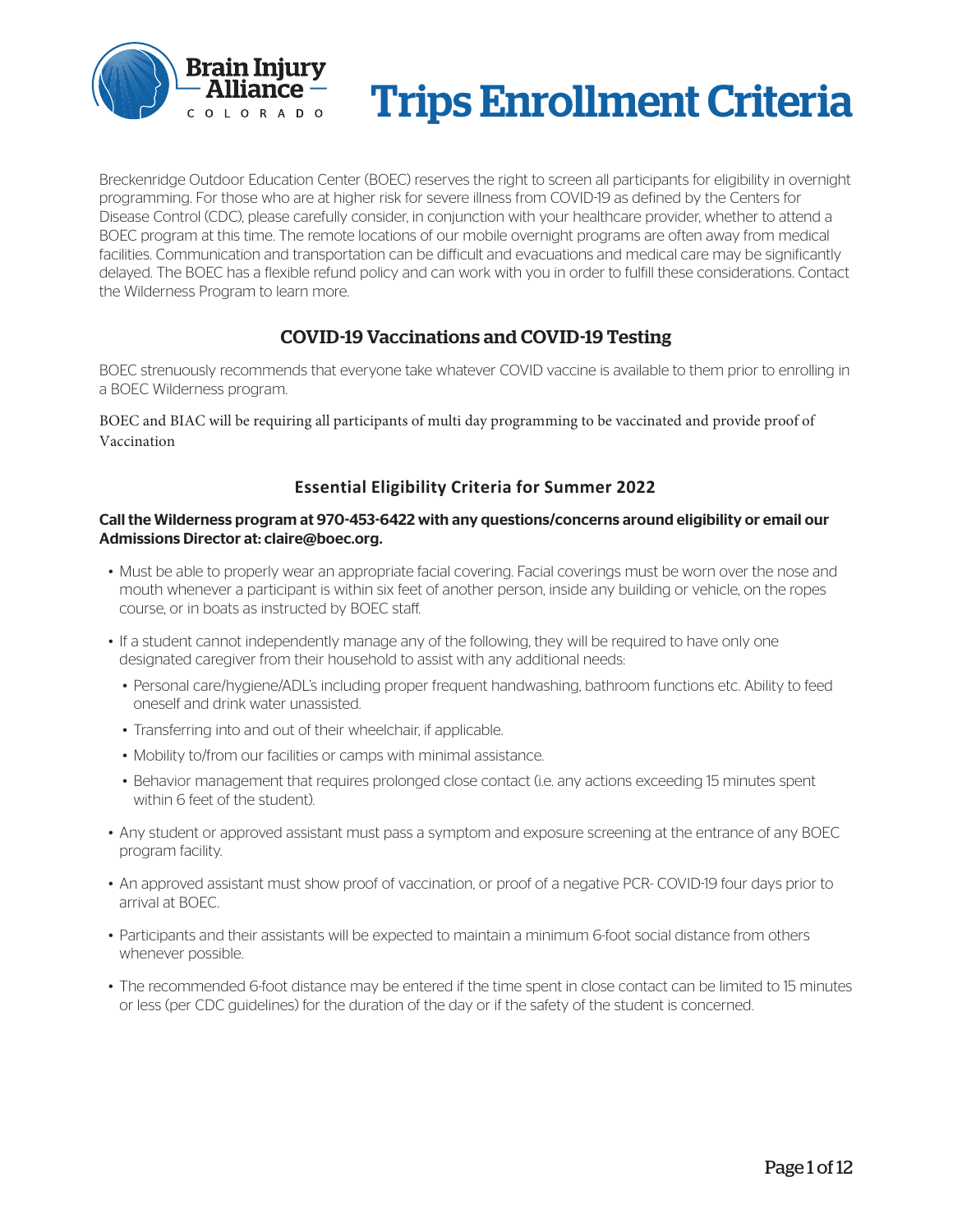

## 2022 Volunteer Application

Application is due 2 months prior to camp.

## Section One: Tell Us About You

|                                                                                                     | Date: $\frac{1}{\sqrt{2\pi}}$ |
|-----------------------------------------------------------------------------------------------------|-------------------------------|
|                                                                                                     |                               |
|                                                                                                     |                               |
|                                                                                                     |                               |
|                                                                                                     |                               |
|                                                                                                     |                               |
|                                                                                                     |                               |
|                                                                                                     |                               |
| DOB: / / Male: Female:                                                                              |                               |
| $\Box$ agree to a background check. $\Box$ Yes $\Box$ No Are you a B.I. Survivor? $\Box$ Yes $\Box$ | . No                          |

As a prospective volunteer, attach a short description of yourself. What are your interests, your background, and why do you want to volunteer for the BIAC Recreation Programs? Volunteering could possibly help with your field work credits.

### Which recreation program would you like to be considered for?

| f |
|---|
|   |
|   |

Frozen Assets

Challenge By Choice #1 June 11 - 17

January 3 - 7

July 9 - 15

July 30 - August 5

September 9 - 12

August 13-19

### Challenge By Choice #2

Challenge By Choice #3

Challenge By Choice #4

Creative Minds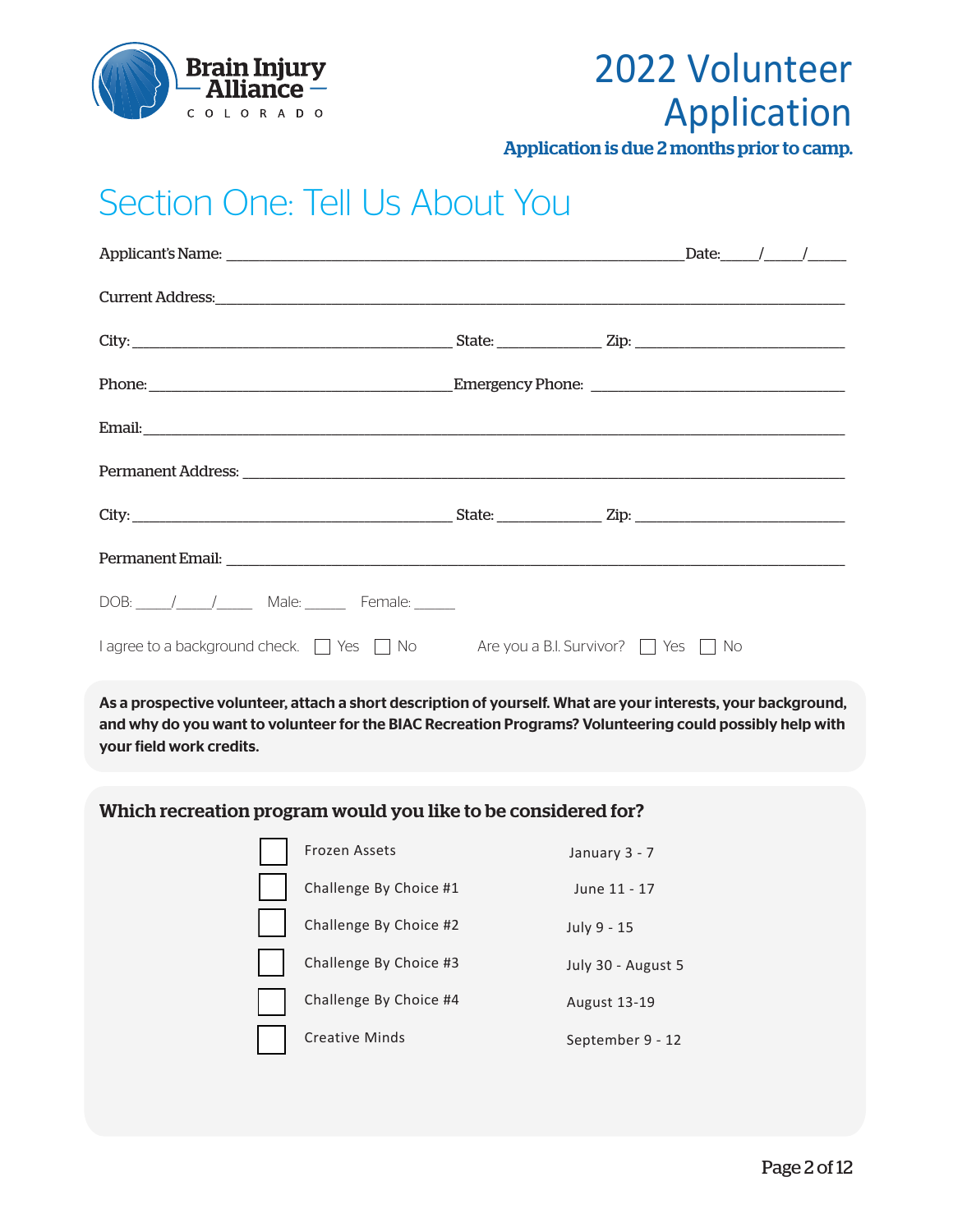|                                                                                                                | Date: $/$ /                                                                                                     |
|----------------------------------------------------------------------------------------------------------------|-----------------------------------------------------------------------------------------------------------------|
| <b>Emergency Contacts:</b>                                                                                     |                                                                                                                 |
|                                                                                                                |                                                                                                                 |
|                                                                                                                | Home Phone: __________________Cell Phone: ___________________Email: ________________________________            |
|                                                                                                                |                                                                                                                 |
|                                                                                                                | Home Phone: __________________Cell Phone: __________________Email: _________________________________            |
|                                                                                                                | Current Medical Insurance? These Theory Name on card: Theory Theory Theory Alexander Current Medical Insurance? |
|                                                                                                                |                                                                                                                 |
|                                                                                                                |                                                                                                                 |
|                                                                                                                |                                                                                                                 |
| <b>Mobility:</b>                                                                                               |                                                                                                                 |
|                                                                                                                |                                                                                                                 |
| <b>Back Problems:</b>                                                                                          |                                                                                                                 |
|                                                                                                                |                                                                                                                 |
|                                                                                                                |                                                                                                                 |
|                                                                                                                |                                                                                                                 |
|                                                                                                                |                                                                                                                 |
|                                                                                                                |                                                                                                                 |
| <b>Sleep Routine:</b>                                                                                          |                                                                                                                 |
| Usually wake up: ________________________________Usually go to bed: _______________________________            |                                                                                                                 |
| <b>Meals:</b>                                                                                                  |                                                                                                                 |
|                                                                                                                |                                                                                                                 |
| Allergies: No Nes Explain: 1988 March 1988 March 1988 March 1989 March 1989 March 1989 March 1989 March 1989 M |                                                                                                                 |
|                                                                                                                |                                                                                                                 |
| $Dislikes: \Box No \Box Yes$ Explain:                                                                          |                                                                                                                 |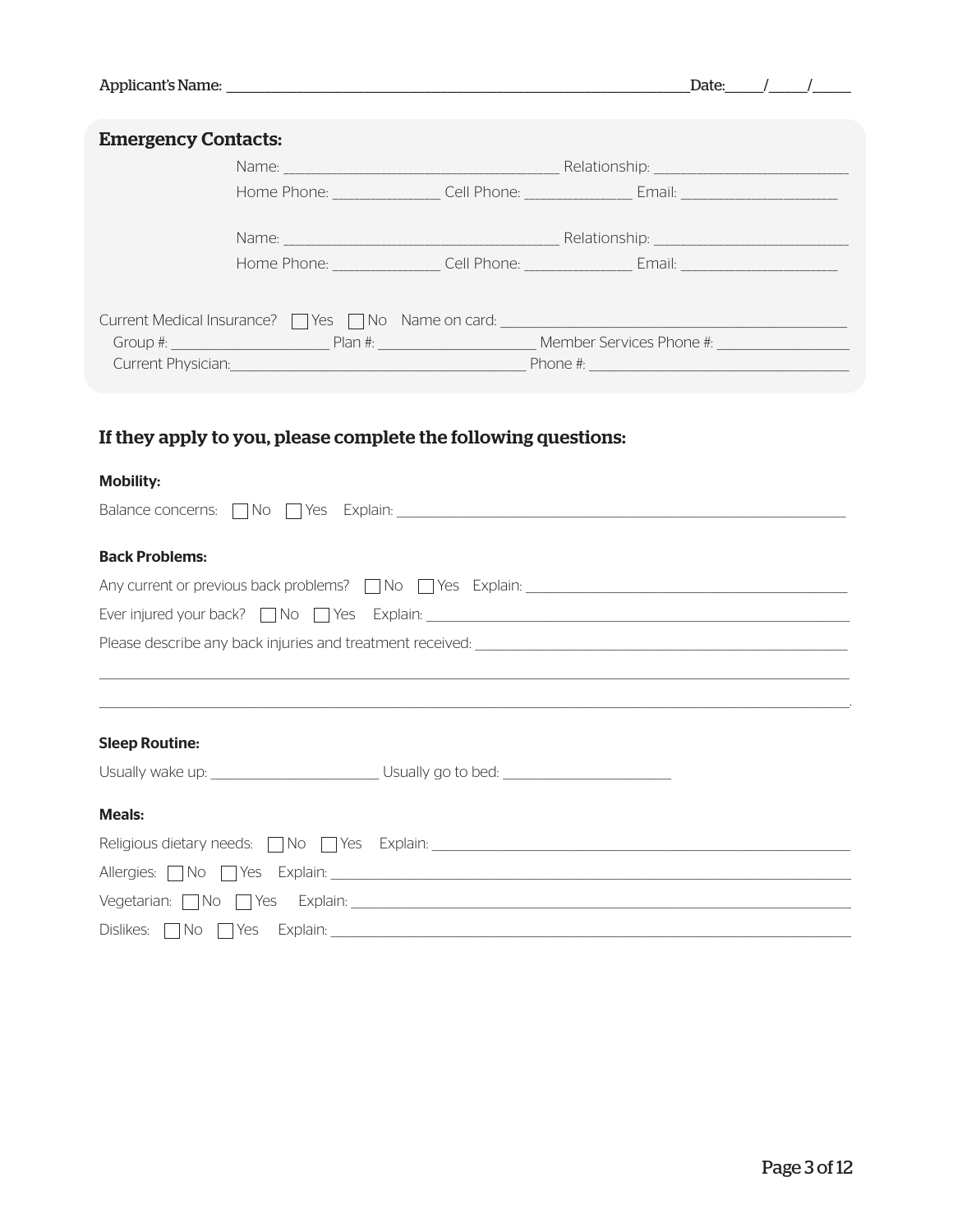|                                                                                                                      | Date: | $\frac{1}{2}$ |  |
|----------------------------------------------------------------------------------------------------------------------|-------|---------------|--|
|                                                                                                                      |       |               |  |
| <b>Camp Questions:</b>                                                                                               |       |               |  |
| <u> 1989 - John Stein, Amerikaansk konstantiner (* 1989)</u>                                                         |       |               |  |
| ,一个人的人都是一个人的人,我们就是一个人的人,我们就是一个人的人,我们就是一个人的人,我们就是一个人的人,我们就是一个人的人,我们就是一个人的人,我们就是一个人                                    |       |               |  |
|                                                                                                                      |       |               |  |
| When you're not at camp:                                                                                             |       |               |  |
| Live: Own home With family Apt. alone Apt. with roommate                                                             |       |               |  |
|                                                                                                                      |       |               |  |
|                                                                                                                      |       |               |  |
|                                                                                                                      |       |               |  |
| Please provide 2 character references: Name, Relationship & Phone:                                                   |       |               |  |
| (Required information)                                                                                               |       |               |  |
| <u> 1989 - Johann Stein, mars an deutscher Stein und der Stein und der Stein und der Stein und der Stein und der</u> |       |               |  |
| <u> 1980 - Johann Barn, mars an t-Amerikaansk politiker (* 1908)</u>                                                 |       |               |  |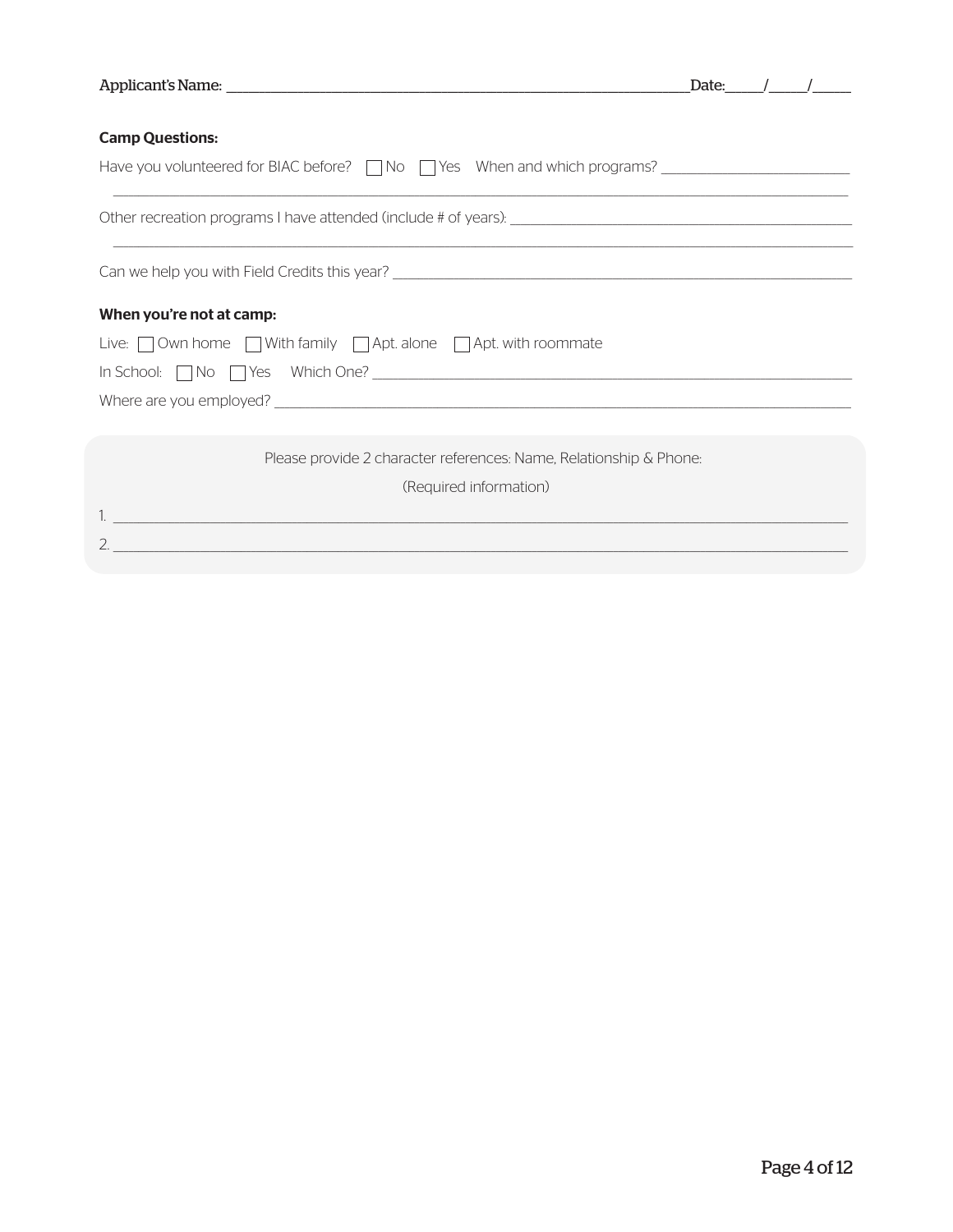

Brain Injury **Volunteer Medical Form** 

To be completed by applicant's doctor.

Applicant's Name: \_\_\_\_\_\_\_\_\_\_\_\_\_\_\_\_\_\_\_\_\_\_\_\_\_\_\_\_\_\_\_\_\_\_\_\_\_\_\_\_\_\_\_\_\_\_\_\_\_\_\_\_\_\_\_\_\_\_\_\_\_\_\_\_\_\_\_\_\_\_\_\_\_\_\_\_\_\_\_\_\_\_\_\_Date:\_\_\_\_\_\_\_/\_\_\_\_\_\_\_/\_\_\_\_\_\_\_

## Section Two: For Your Doctor to Complete

This Medical Form must be completed by the participant's doctor once annually, unless no physicians consent signed and dated.

## Medical History:

| 1. Chronic health problems (e.g. asthma, pressure sores, cough, constipation) and treatments of which the medical                                                                                                                    |
|--------------------------------------------------------------------------------------------------------------------------------------------------------------------------------------------------------------------------------------|
| staff should be aware: <u>contained a starting of the starting of the starting of the starting of the starting of the starting of the starting of the starting of the starting of the starting of the starting of the starting o</u> |
|                                                                                                                                                                                                                                      |
|                                                                                                                                                                                                                                      |
| 2. Applicant a carrier of Hepatitis B or has he/she been exposed to Hepatitis B: $\Box$ Yes $\Box$ No                                                                                                                                |
| If yes, was a lab test conducted to determine the presence of antibodies? $\Box$ Yes $\Box$ No                                                                                                                                       |
|                                                                                                                                                                                                                                      |
| 3. Applicant a carrier of any other infectious or contagious condition: $\Box$ Yes $\Box$ No                                                                                                                                         |
|                                                                                                                                                                                                                                      |
|                                                                                                                                                                                                                                      |
|                                                                                                                                                                                                                                      |
|                                                                                                                                                                                                                                      |
|                                                                                                                                                                                                                                      |
| Date of the last one: $\frac{1}{\sqrt{1-\frac{1}{2}}}$                                                                                                                                                                               |
|                                                                                                                                                                                                                                      |
|                                                                                                                                                                                                                                      |
|                                                                                                                                                                                                                                      |
| 6. Vitals: $\Box$ Heart problems $\Box$ Heart murmur $\Box$ Irregular heart beat<br>$\Box$ Blood pressure concerns                                                                                                                   |
|                                                                                                                                                                                                                                      |
| Problems at higher elevation: TVes TNo Explain: THE EXPLAINER AND RESONANCE PROBLEMS AT NO EXPLAINING THE PROBLEMS AND RESONANCE PROBLEMS AND RESONANCE PROBLEMS AND RESONANCE PROBLEMS AND RESONANCE PROBLEMS AND RESONANCE P       |
|                                                                                                                                                                                                                                      |
| 7. Applicant's immunization records up-to-date and complete: $\Box$ Yes $\Box$ No                                                                                                                                                    |
| Date of last tetanus shot: $\frac{1}{\sqrt{2}}$                                                                                                                                                                                      |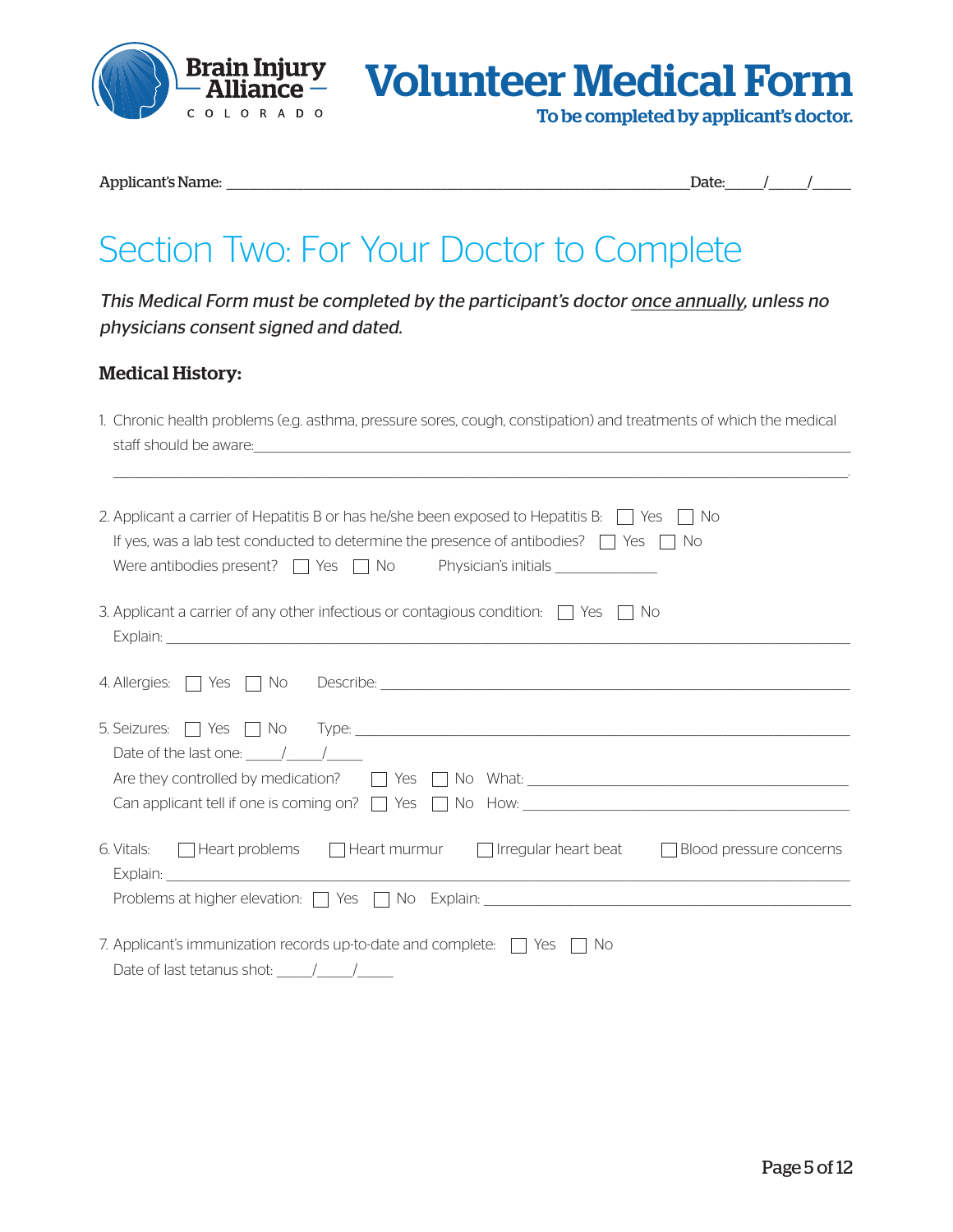| Date: |  |
|-------|--|
|       |  |

| Med. Name                                                                                                    | Dosage Times                                     | Total/Day                     | Reason Prescribed                                                                                                      |
|--------------------------------------------------------------------------------------------------------------|--------------------------------------------------|-------------------------------|------------------------------------------------------------------------------------------------------------------------|
|                                                                                                              |                                                  |                               |                                                                                                                        |
|                                                                                                              |                                                  |                               |                                                                                                                        |
|                                                                                                              |                                                  |                               |                                                                                                                        |
|                                                                                                              |                                                  |                               | <u> 2000 - Jan Barnett, amerikansk politik (d. 1982)</u>                                                               |
|                                                                                                              |                                                  |                               |                                                                                                                        |
|                                                                                                              |                                                  |                               |                                                                                                                        |
|                                                                                                              |                                                  |                               |                                                                                                                        |
|                                                                                                              |                                                  |                               |                                                                                                                        |
| <b>Restrictions:</b>                                                                                         |                                                  |                               |                                                                                                                        |
|                                                                                                              |                                                  |                               | 1. Has the applicant been hospitalized or treated in an emergency room in the past 12 months? $\Box$ Yes $\Box$ No     |
|                                                                                                              |                                                  |                               |                                                                                                                        |
| 2. Physical conditions, past operations or injuries which might restrict camp activity? $\Box$ Yes $\Box$ No |                                                  |                               |                                                                                                                        |
| 3. Pulse Oxide Range ____________ to ____________                                                            |                                                  |                               |                                                                                                                        |
|                                                                                                              |                                                  |                               |                                                                                                                        |
|                                                                                                              |                                                  |                               |                                                                                                                        |
|                                                                                                              |                                                  |                               |                                                                                                                        |
|                                                                                                              |                                                  |                               | No Physician's Consent: I, _____________________________ have not recently been evaluated by a physician, but          |
|                                                                                                              |                                                  |                               | deem myself to be fit for the BIAC Recreation Programs. I have no back problems, and to the best of my knowledge       |
|                                                                                                              |                                                  |                               | I am free from any contagious or infectious diseases or conditions and I am capable of participating in the activities |
| offered by BIAC's Recreation Program.                                                                        |                                                  |                               |                                                                                                                        |
|                                                                                                              |                                                  |                               |                                                                                                                        |
|                                                                                                              |                                                  | Send your completed form with |                                                                                                                        |
| <b>Brain Injury</b>                                                                                          |                                                  | PHYSICIAN'S SIGNATURE to:     |                                                                                                                        |
| Alliance –                                                                                                   | Michael Zavala                                   |                               | Michael@BIAColorado.org                                                                                                |
| O L O R A D O<br>C                                                                                           | 1325 S. Colorado Blvd., B300<br>Denver, CO 80222 |                               | (303) 562-0401<br><b>Fay (202) 255 0069</b>                                                                            |

Medications: List all medications currently taken by the applicant. Please attach additional sheet(s) if needed.

BIAColorado.org

Fax (303) 355-9968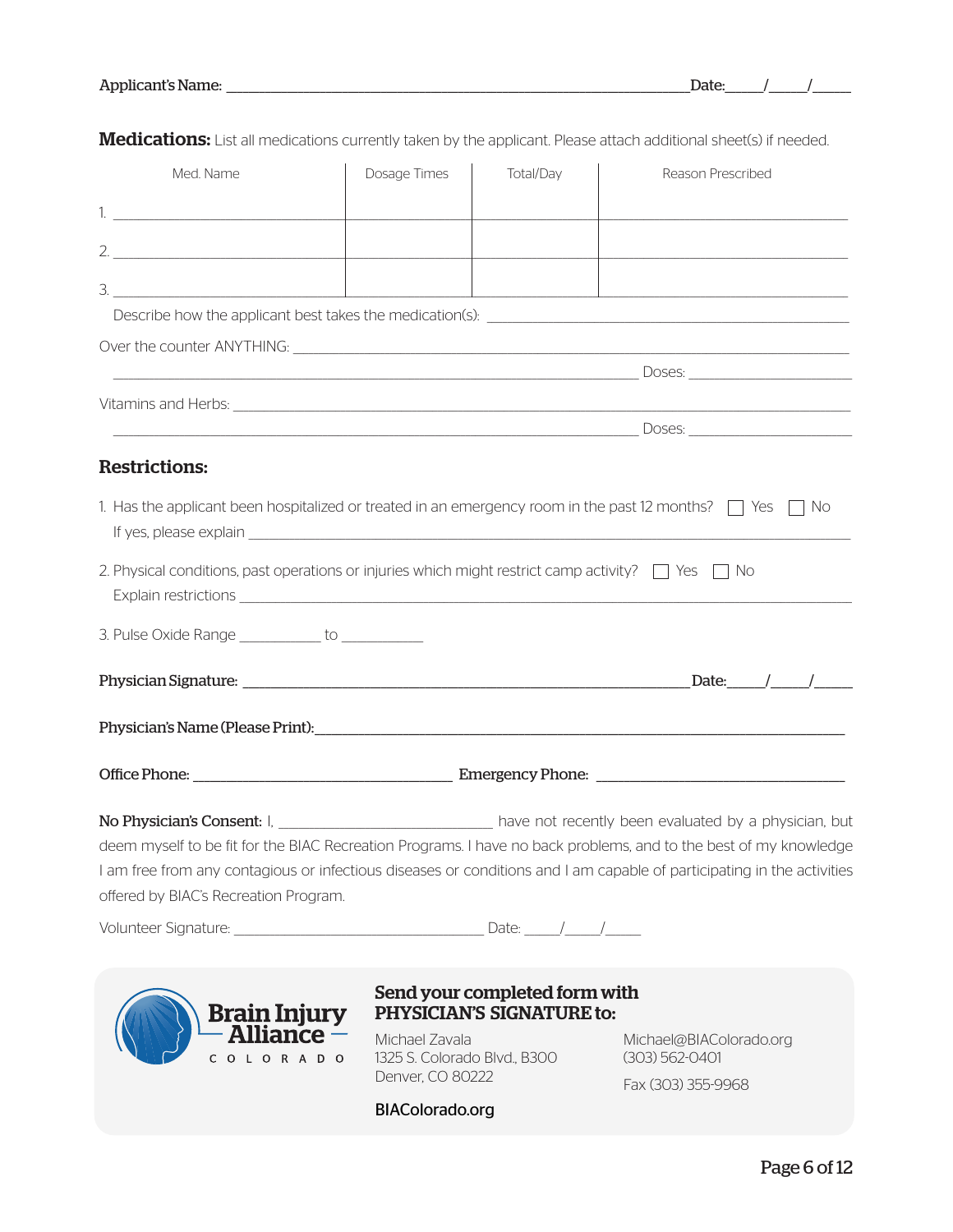## Authorization to Release and Share Protected Health Information (PHI)

I hereby consent to and authorize the Brain Injury Alliance of Colorado and its employees, to obtain from, and share individually identifiable protected health information with:

Breckenridge Outdoor Education Center (BOEC) PO Box 697 Breckenridge, CO 80424 970.453.6422

Purpose of Information Disclosure: Services through the Brain Injury Alliance of Colorado Recreation Programs.

I understand that this authorization is voluntary. I understand that if the individuals/organizations authorized by this release to receive or share my information is not a health plan or health care provider, the released information may be subject to redisclosure and no longer protected by federal privacy regulations.

#### Participant Information:

| Name:                                                             | Date of Birth: $\frac{1}{\sqrt{2}}$ |
|-------------------------------------------------------------------|-------------------------------------|
| <b>Guardian or Power of Attorney Information, (If Applicable)</b> |                                     |
| Name:                                                             | Phone:                              |
| Role (Guardian or POA):                                           |                                     |

Relationship:

I understand that the information in my health record may include information relating to sexually transmitted disease, acquired immunodeficiency syndrome (AIDS), or human immunodeficiency virus (HIV). It may also include information about behavioral or mental health services, and treatment for alcohol and drug abuse.

I understand that unless I specify an expiration date or condition, this authorization is valid for the period of time needed to fulfill its purpose which will be 1 year from the date of release signed.

I also understand that I may revoke this authorization at any time which will be 1 year from the date of release signed and that I will be asked to sign the Revocation Section found below. I further understand that any release of information prior to the rescinded date is legal and binding.

I also understand that I may refuse to sign this authorization and that my services will not be affected if I do not sign.

I further understand that I may request a copy of this signed authorization and that I may see and copy the information described on this form if I ask for it.

 $Signature$   $\frac{1}{2}$  /  $\frac{1}{2}$  /  $\frac{1}{2}$  /  $\frac{1}{2}$  /  $\frac{1}{2}$  /  $\frac{1}{2}$  /  $\frac{1}{2}$  /  $\frac{1}{2}$  /  $\frac{1}{2}$  /  $\frac{1}{2}$  /  $\frac{1}{2}$  /  $\frac{1}{2}$  /  $\frac{1}{2}$  /  $\frac{1}{2}$  /  $\frac{1}{2}$  /  $\frac{1}{2}$  /  $\frac{1}{2}$  /  $\frac{1}{2}$  /

Witness (Applicant/Guardian/POA Signature) (If Required):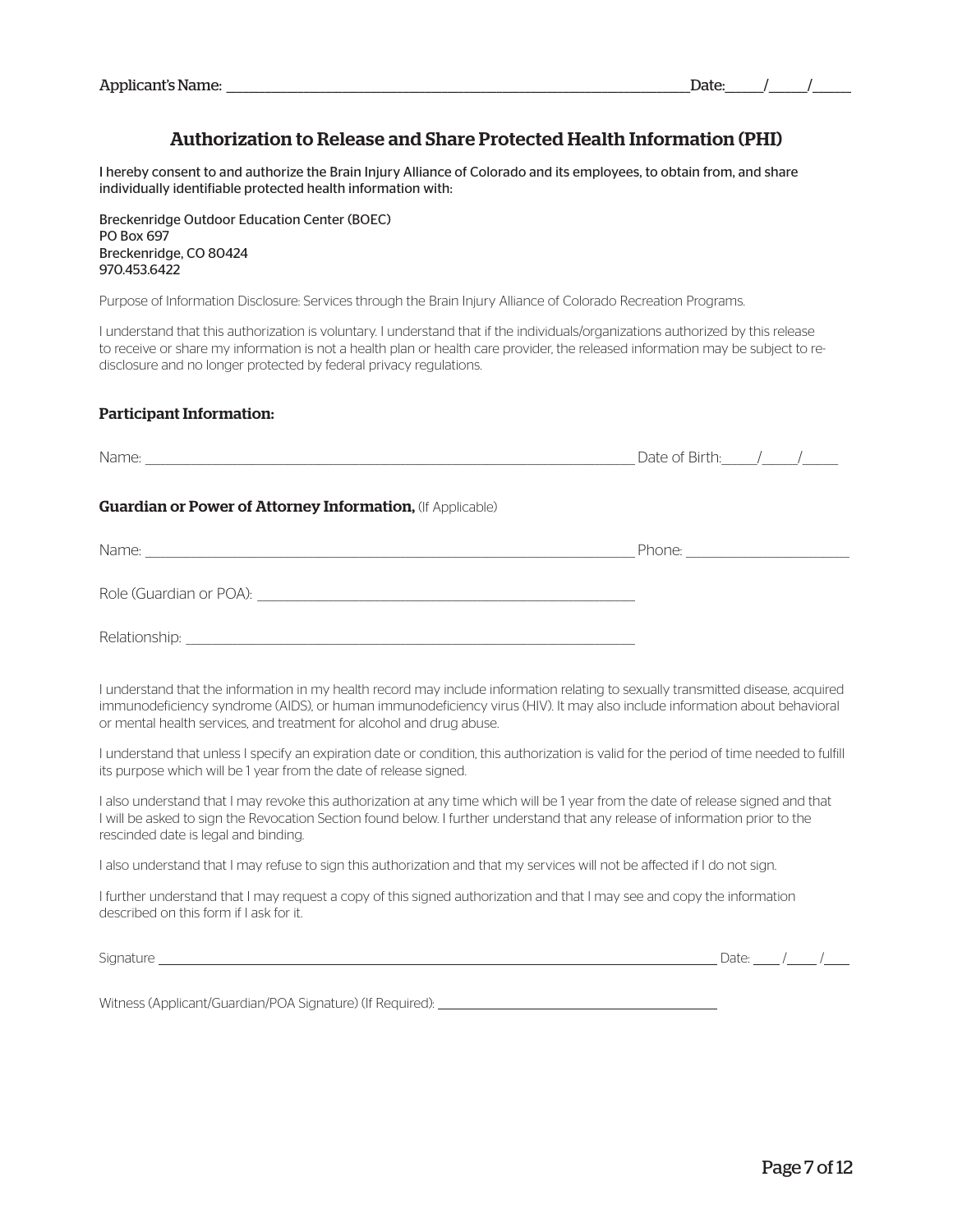| Applicant's Name:                                                                                   | Date:             |
|-----------------------------------------------------------------------------------------------------|-------------------|
| Revocation Section (Unless you would like to TAKE AWAY the above privileges, please do not sign.)   |                   |
| I no longer authorize the above-named parties to release and share my Protected Health Information. |                   |
| Signature                                                                                           | Date <sub>r</sub> |

Witness (Applicant/Guardian/POA Signature) (If Required):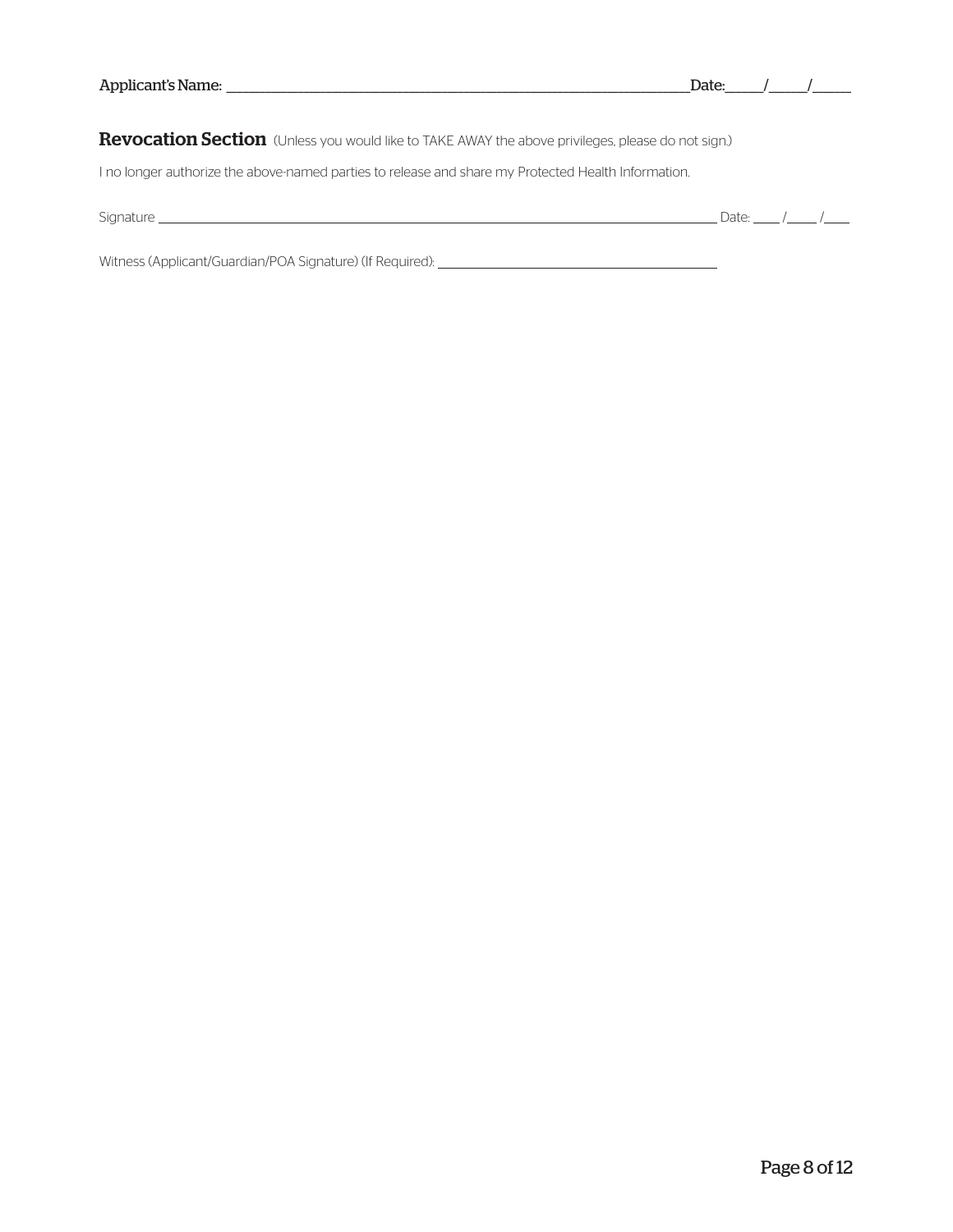## Section Three: Release and Privacy Practices

### Release of Liability and Waiver of Legal Rights (read carefully before signing)

#### WARNING, ASSUMPTION OF RISK, RELEASE OF LIABILITY AND INDEMNITY AGREEMENT AND CONSENT FOR MEDICAL TREATMENT.

#### BRAIN INJURY ALLIANCE OF COLORADO ("BIAC") RECREATION PROGRAMS

The Participant identified below, if at least 18 years old, or, if participant is younger than 18 or is otherwise a protected person ("Protected Person"), the Protected Person's parent or legal guardian, has read this agreement and has signed it on behalf of him/ herself and the Protected Person, if applicable. The adult Participant or the Protected Person's parent or legal guardian will be referred to herein as "Adult", and Adult and the Protected Person are collectively referred to as the "Undersigned". "Participant" refers to the person actually taking part in some or all of the BIAC Recreation Programs described below (collectively "Programs", individually a "Program"). The Undersigned understand and agree that Participant will not be permitted to take part in a Program unless this Warning, Assumption of Risk, Release of Liability and Indemnity Agreement and Consent for Medical Treatment ("Agreement") is fully executed.

UNDERSIGNED UNDERSTAND AND AGREE THAT THIS AGREEMENT WILL APPLY FOR EACH AND EVERY DAY PARTICIPANT ENGAGES IN ANY PROGRAM WITHOUT REQUIRING UNDERSIGNED TO SIGN AN ADDITIONAL AGREEMENT FOR EACH DAY AND/OR EACH PROGRAM UNTIL UNDERSIGNED REVOKE IT IN WRITING AND THAT WRITING IS ACCEPTED IN WRITING, SIGNED BY BIAC'S AUTHORIZED REPRESENTATIVE. ADULT ACKNOWLEDGES, UNDERSTANDS AND AGREES THAT BY SIGNING THIS AGREEMENT ADULT FOR HIM/HER SELF AND, IF APPLICABLE, ON BEHALF OF THE PROTECTED PERSON, IS ASSUMING RISKS, WAIVING RIGHTS AND RELEASING CLAIMS IN ADDITION TO THOSE ADDRESSED BY COLORADO LAW. UNDERSIGNED UNDERSTAND AND AGREE THAT ASSUMPTIONS OF RISK AND LIMITATIONS OF LIABILITY AS SET FORTH IN COLORADO LAW SHALL APPLY TO EVERY PROGRAM IN WHICH PARTICIPANT ENGAGES THROUGH OR IN CONNECTION WITH BIAC WHETHER INSIDE OR OUTSIDE OF THE STATE OF COLORADO.

Undersigned understand and agree that indoor and outdoor recreational Programs involve certain dangers and risks that can lead to injury and death. Such risks and dangers include, without limitation, dehydration, overexertion, heat related injuries, insect bites/stings, rapidly changing weather conditions, exposure to the sun, hail, rain and lightning, wildlife encounters, uneven terrain and playing fields, rocks and gravel and potentially slippery conditions and/or travel to or from an Program. For those Programs taking place in Colorado, additional risks include, but are not limited, to reduced oxygen in the air at high altitude, falling trees and limbs and increased risk of dehydration.

#### By signing this Agreement Adult on his/her own behalf and, if applicable, on behalf of Protected Person acknowledges the general risks described above and the specific risks associated with the Programs and, as a condition to Participant engaging in the Programs agrees to:

(1) ASSUME ANY AND ALL RISKS OF INJURY OR DEATH to the Participant while or as a result of participating in any Program; (2) WAIVE, RELEASE, and NOT SUE, MAKE ANY CLAIMS OR FILE ANY ACTIONS against BIAC, all Program sponsors, operators of events, owners and operators of training and/or Program venue and owners of professional sports teams affiliated with any Program, each of their insurance carriers, subsidiaries, affiliates, officers, directors, shareholders, members, representatives, assignees, employees, volunteers, and agents, and equipment manufacturers and distributors (hereinafter the "Indemnified Parties") that are based on or that result from, in whole or in part, participation in Programs;

INDEMNIFY, DEFEND AND HOLD THE INDEMNIFIED PARTIES HARMLESS from any and all claims, demands, actions, causes of action, losses or liabilities whatsoever arising from or related to any loss, damage or injury, including death, that may be sustained by Participant or caused to others or their property by Participant while taking part in any Program, including, but not limited, to those injuries and damages caused by negligence and/or breach of warranty, express or implied, on the part of the Indemnified Parties. Undersigned agree to pay all costs including reasonable attorneys' fees and disbursements incurred by any Indemnified Party in defending an investigation, claim or suit brought by or on behalf of Undersigned.

#### PROGRAMS:

RAFTING, KAYAKING, PADDLE BOARDING, CANOEING, WATER SPORTS, CAMPING, HIKING, FISHING, FIELD AND COURT SPORTS, ROCK CLIMBING, ROAD BIKING, CLIMBING WALL.

The programs involve risks, including, but not limited to, choice of boating course, carrying boats and other equipment, accidents or illness in remote places, changing weather and water conditions, lightning, hidden and underwater rocks, logs and plant life, and other obstacles, changing and unpredictable currents, drowning, hypothermia, exposure to the elements, overturning,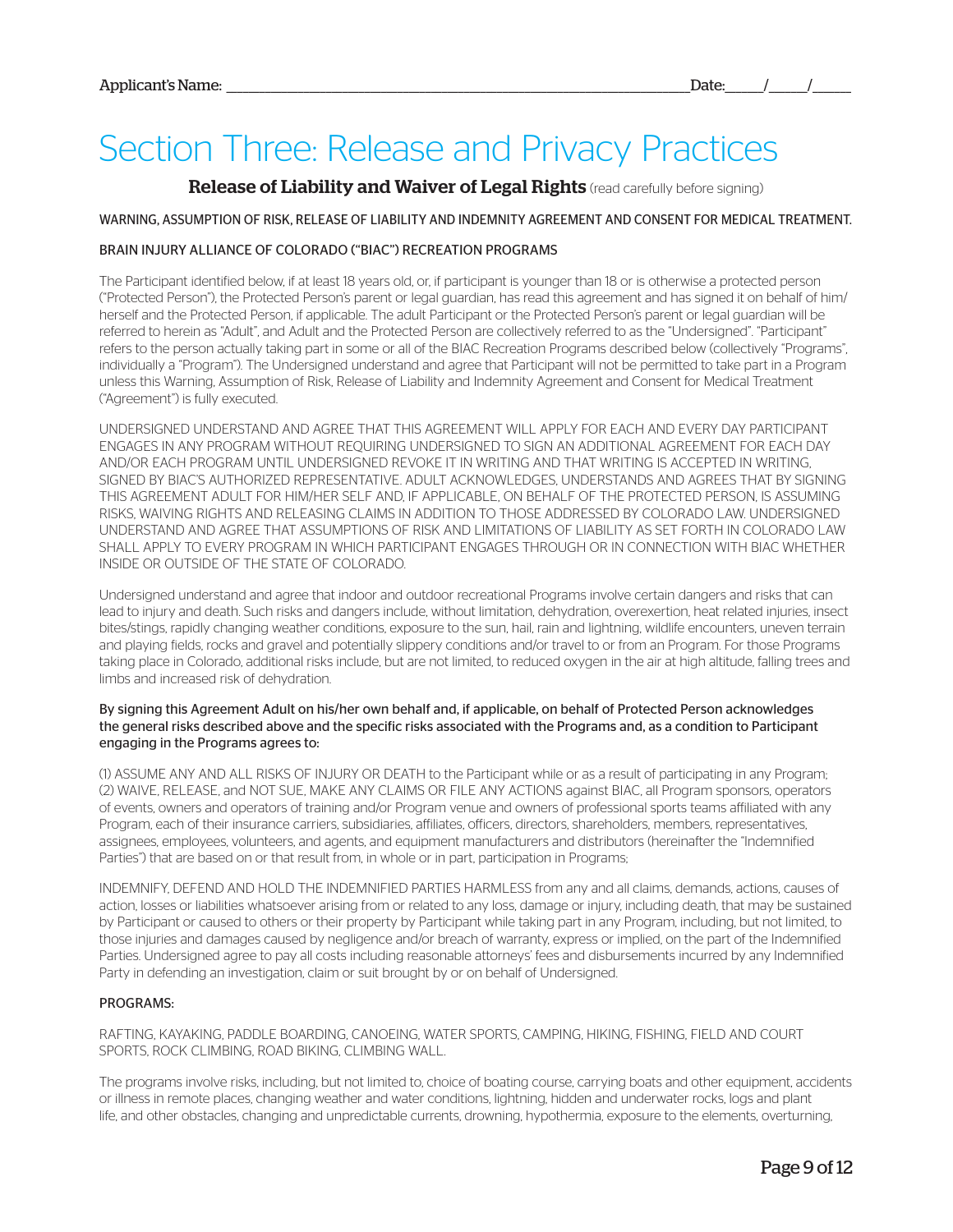## **Release of Liability and Waiver of Legal Rights (continued)**

entrapment of body parts, contact with obstacles or other persons participating in the same or similar Programs, negligence or misconduct of such persons, slipping and falling, and equipment failure.

Camping, hiking and fishing are HAZARDOUS Programs that involve risks, including, but not limited to, exposure to the and elements, lightning, hypothermia, changing weather conditions, possibility of becoming lost or disoriented, drowning, wildlife encounters, dangers caused by other persons engaged in similar Programs and the negligence of such persons, misuse or careless use of equipment, equipment failure, slippery, uneven and unstable footing, hitting rocks or other objects and the possible occurrence of landslides and flooding.

Some of the risks and dangers, involved in participation in field and court sports include without limitation, the action or inaction of the Participant or others participating in the Programs, the condition of the premises where the Programs take place, actions or inactions of coaches, trainers, supervisors, observers, and attendants conducting the Programs and risks inherent in the sports themselves such as throwing, catching and hitting balls, contact with other participants and use of any equipment provided or made available by BIAC and the potential for equipment malfunction.

**The Climbing Wall** is a HAZARDOUS Program that involves risks, including, but not limited to, failure of equipment and/or rope failure, misuse or careless use of equipment, improper use of equipment, loose holds, slipping and falling.

Rock Climbing including bouldering, rappelling, and Tyrolean bridge Programs, are HAZARDOUS Programs that involve risks, including, but not limited to, failure of equipment and/or rope failure, slipping and falling, exposure to changing and dangerous weather conditions, lightning, uncertain, slippery and unstable surfaces for footing and hand holds, dangers caused by other persons engaged in similar Programs, misuse or careless use of equipment, improper use of equipment, the possible occurrence of landslides and falling stones and other objects. Rock Climbing also involves strenuous physical Program that may be hazardous to some people due to their physical condition and the high altitude at which the climbing occurs.

Road biking is a HAZARDOUS Program that involves risks, including, but not limited to, uneven and/or slippery road conditions, narrow roads, variations in terrain, bumps, loose gravel and dirt, wet surfaces, holes and potholes, debris, equipment failure, including sudden flat tires, encountering vehicles, animals, pedestrians and other cyclists, negligence or reckless conduct of drivers or others and exposure to the elements including rain, wind and lightning.

The ropes course and slack line training are HAZARDOUS Programs that involve risks including but not limited to failure.

**Obstacle course Programs** are HAZARDOUS Programs which can result in serious injury or death. Obstacle courses are Programs that involve running, climbing, swinging, vaulting, jumping, rolling and other full body movements on, over, under, and off of obstacles. These Programs involve risks including but not limited to tripping, falling, rope burns, collisions or falls off of course obstacles, overexertion, and dehydration.

Undersigned recognize that injuries are a common and ordinary occurrence of participation in the Programs, and that death may even result. Nonetheless and with full knowledge and understanding of the above general and specifically identified risks involved in the various Programs, Adult voluntarily elects to, or, if applicable, chooses to allow Protected Person to participate in the Programs. Undersigned understand and agree that to reduce the risk of injury or death the Participant will wear a helmet at all times while bicycle riding, or other skating Programs, rock climbing, rafting, canoeing or kayaking. Undersigned will, to the extent possible, follow carefully all instructions on the safe and proper use of the equipment and will ask questions and request instructions so that the function and proper and safe use of all equipment rented or otherwise made available to Participant is clear to and understood by the Adult Participant or by the parent or legal guardian of the Protected Person so that such may be explained to and, to the extent reasonably possible, understood by the Protected Person before the Program is undertaken. Undersigned understand and agree that helmets cannot guarantee the wearers safety nor can protect against all potential head injuries or prevent injury to the face, neck or spinal cord.

Undersigned accept for use any equipment provided to Participant "AS IS" and accept full responsibility for its care and will pay for any loss or damage, other than reasonable wear resulting from its use.

The Undersigned understand, acknowledge and agree that he/she is responsible for determining Participant's medical, physical or other qualifications or suitability for participating in the Program. The Undersigned authorize any Indemnified Party and/or their authorized personnel to call for medical care for the Participant or to transport the Participant to a medical facility or hospital if, in the opinion of such personnel, medical attention is needed. The Undersigned understand and agree that upon arrival of medical personnel or, where applicable, Participant's transportation to any such medical facility or hospital that Indemnified Party shall have no further responsibility for Participant. Further, the Undersigned agree to pay all costs associated with such medical care and related transportation provided for Participant and shall indemnify and hold harmless the Indemnified Party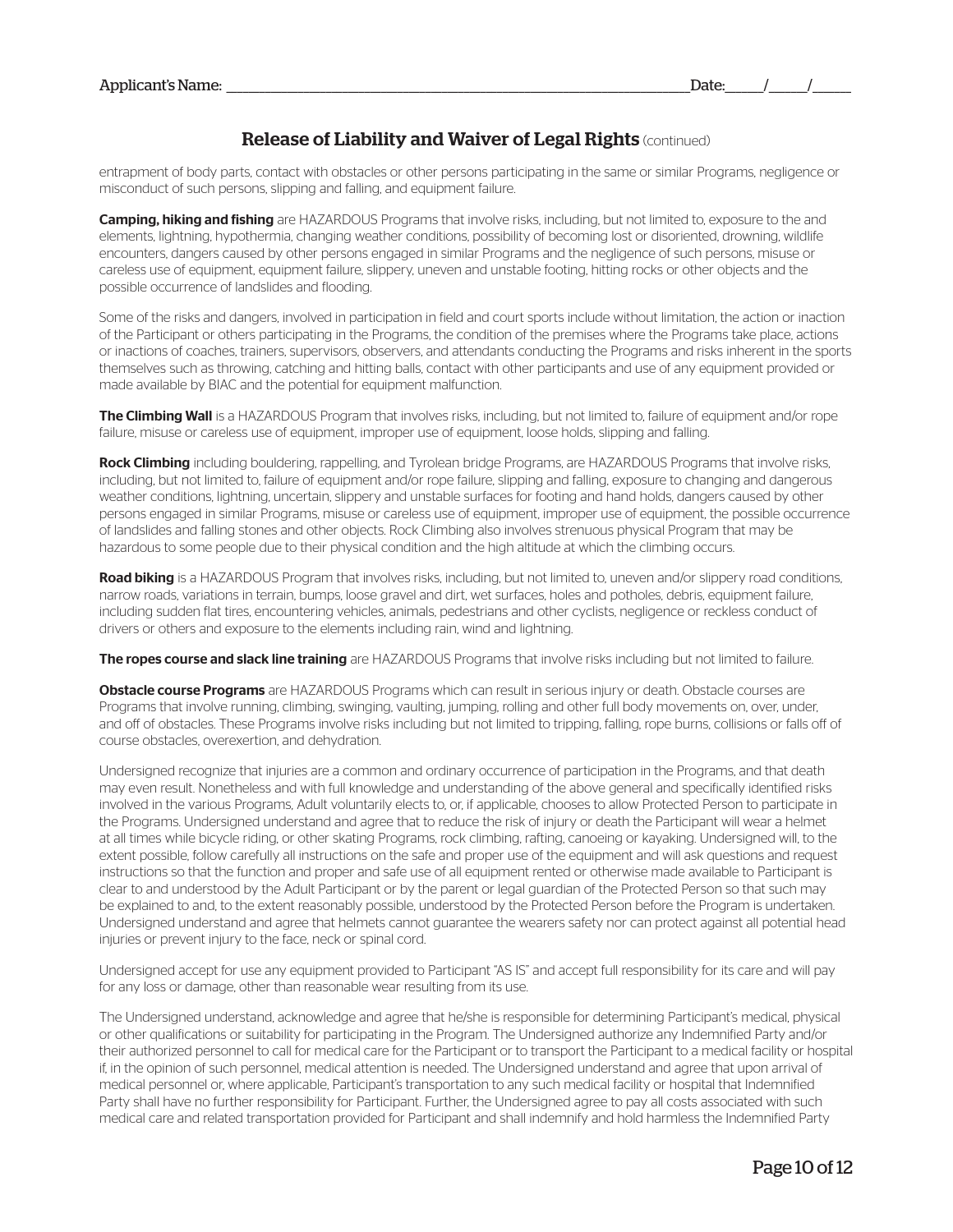## **Release of Liability and Waiver of Legal Rights (continued)**

for any costs incurred therein, or any claims originating therefrom. The Undersigned are advised and acknowledge that, before participating in the Program, Participant should be covered by personal health insurance sufficient to cover any expenses that may result from an injury occurring during or in connection with the Program.

In consideration for participation in an Program, Adult agrees for him/herself and on behalf of Protected Person, if applicable, that ALL claims arising from or related to any Program, including for injury to person or property and/or death shall be GOVERNED BY COLORADO LAW, without regard to conflicts of law principles, and that EXCLUSIVE JURISDICTION shall be in the Grand County, Colorado District Court or in Federal Court for the District of Colorado. UNDERSIGNED VOLUNTARILY AND IRREVOCABLY WAIVE ANY OBJECTION TO SUCH LAW AND JURISDICTION.

Undersigned give BIAC permission to take and use photographs, video and audio recordings, or movies of Participant taken during an Program for any purpose in promoting BIAC or related Programs of BIAC in print, brochures, advertisements, films or videos and on broadcast presentations of any sort.

This Agreement shall be binding to the fullest extent permitted by law. If any provision of this Agreement is found to be unenforceable, the remaining terms shall be enforceable. THE UNDERSIGNED PARENT OR LEGAL GUARDIAN REPRESENTS AND ACKNOWLEDGES THAT HE/SHE IS ENTITLED TO AND IS SIGNING THIS AGREEMENT ON BEHALF OF PROTECTED PERSON AND THAT PROTECTED PERSON WILL BE BOUND BY ALL THE TERMS OF THIS AGREEMENT. UNDERSIGNED UNDERSTAND AND AGREE THAT IF THIS AGREEMENT IS NOT SIGNED ON BEHALF OF PROTECTED PERSON, PROTECTED PERSON WILL NOT BE PERMITTED TO PARTICIPATE IN ANY PROGRAMS.

This Agreement shall be binding upon Undersigned's' assignees, subrogors, distributors, heirs, next of kin, executors and personal representatives.